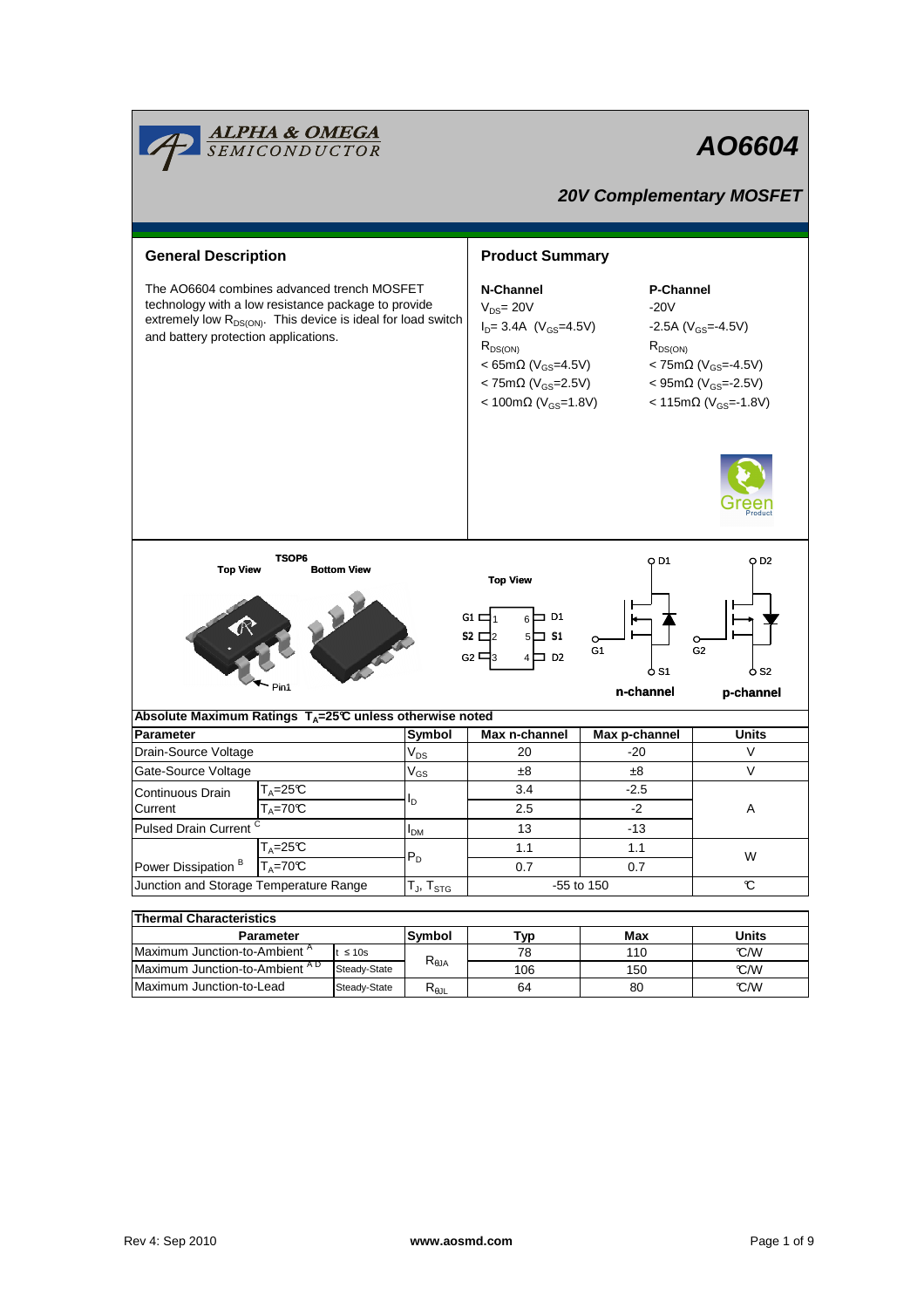

| Symbol                                  | <b>Parameter</b>                          | <b>Conditions</b>                                                                               |                       | Min | <b>Typ</b> | <b>Max</b> | <b>Units</b> |  |  |  |  |
|-----------------------------------------|-------------------------------------------|-------------------------------------------------------------------------------------------------|-----------------------|-----|------------|------------|--------------|--|--|--|--|
| <b>STATIC PARAMETERS</b>                |                                           |                                                                                                 |                       |     |            |            |              |  |  |  |  |
| <b>BV<sub>DSS</sub></b>                 | Drain-Source Breakdown Voltage            | $I_D = 250 \mu A$ , $V_{GS} = 0V$                                                               |                       | 20  |            |            | V            |  |  |  |  |
| $I_{DSS}$                               | Zero Gate Voltage Drain Current           | $V_{DS}$ =20V, $V_{GS}$ =0V                                                                     |                       |     |            | 1          |              |  |  |  |  |
|                                         |                                           |                                                                                                 | $T_{J} = 55^{\circ}C$ |     |            | 5          | μA           |  |  |  |  |
| l <sub>GSS</sub>                        | Gate-Body leakage current                 | $V_{DS} = 0V$ , $V_{GS} = \pm 8V$                                                               |                       |     |            | ±100       | nA           |  |  |  |  |
| $\mathsf{V}_{\mathsf{GS}(\mathsf{th})}$ | Gate Threshold Voltage                    | $V_{DS} = V_{GS} I_D = 250 \mu A$                                                               |                       | 0.4 | 0.7        | 1          | V            |  |  |  |  |
| $I_{D(ON)}$                             | On state drain current                    | $V_{GS}$ =4.5V, $V_{DS}$ =5V                                                                    |                       | 13  |            |            | A            |  |  |  |  |
| $R_{DS(ON)}$                            | Static Drain-Source On-Resistance         | $V_{GS} = 4.5V$ , $I_{D} = 3.4A$                                                                |                       |     | 51         | 65         |              |  |  |  |  |
|                                         |                                           |                                                                                                 | $T = 125C$            |     | 68         | 85         | $m\Omega$    |  |  |  |  |
|                                         |                                           | $V_{GS}$ =2.5V, $I_{D}$ =3A                                                                     |                       |     | 58         | 75         | $m\Omega$    |  |  |  |  |
|                                         |                                           | $V_{GS} = 1.8 V, I_D = 2A$                                                                      |                       |     | 68         | 100        | $m\Omega$    |  |  |  |  |
| <b>g<sub>FS</sub></b>                   | <b>Forward Transconductance</b>           | $V_{DS} = 5V$ , $I_D = 3.4A$                                                                    |                       |     | 16         |            | S            |  |  |  |  |
| $V_{SD}$                                | Diode Forward Voltage                     | $IS=1A, VGS=0V$                                                                                 |                       |     | 0.7        | 1          | $\vee$       |  |  |  |  |
| $I_{\rm S}$                             | Maximum Body-Diode Continuous Current     |                                                                                                 |                       |     |            | 1.5        | A            |  |  |  |  |
|                                         | <b>DYNAMIC PARAMETERS</b>                 |                                                                                                 |                       |     |            |            |              |  |  |  |  |
| $\mathbf{C}_{\text{iss}}$               | Input Capacitance                         | $V_{\text{GS}} = 0V$ , $V_{\text{DS}} = 10V$ , f=1MHz                                           |                       | 205 | 260        | 320        | рF           |  |  |  |  |
| $C_{\rm{oss}}$                          | <b>Output Capacitance</b>                 |                                                                                                 |                       | 33  | 48         | 63         | рF           |  |  |  |  |
| $C_{\rm rss}$                           | Reverse Transfer Capacitance              |                                                                                                 |                       | 16  | 27         | 38         | рF           |  |  |  |  |
| $R_{q}$                                 | Gate resistance                           | $V_{GS}$ =0V, $V_{DS}$ =0V, f=1MHz                                                              |                       | 1.5 | 3          | 4.5        | Ω            |  |  |  |  |
|                                         | <b>SWITCHING PARAMETERS</b>               |                                                                                                 |                       |     |            |            |              |  |  |  |  |
| $Q_q(4.5V)$                             | <b>Total Gate Charge</b>                  | $V_{GS}$ =4.5V, $V_{DS}$ =10V, $I_D$ =3.4A                                                      |                       |     | 2.9        | 3.8        | nC           |  |  |  |  |
| $\mathsf{Q}_{\text{gs}}$                | Gate Source Charge                        |                                                                                                 |                       |     | 0.4        |            | nC           |  |  |  |  |
| $\mathsf{Q}_{\text{gd}}$                | Gate Drain Charge                         |                                                                                                 |                       |     | 0.6        |            | nC           |  |  |  |  |
| $t_{D(0n)}$                             | Turn-On DelayTime                         |                                                                                                 |                       |     | 2.5        |            | ns           |  |  |  |  |
| $\mathfrak{t}_{\mathsf{r}}$             | Turn-On Rise Time                         | $V_{\text{GS}}$ =5V, $V_{\text{DS}}$ =10V, R <sub>1</sub> =2.95Ω,<br>$R_{\text{GFN}} = 3\Omega$ |                       |     | 3.2        |            | ns           |  |  |  |  |
| $t_{D(off)}$                            | Turn-Off DelayTime                        |                                                                                                 |                       |     | 21         |            | ns           |  |  |  |  |
| $\mathsf{t}_{\mathsf{f}}$               | <b>Turn-Off Fall Time</b>                 |                                                                                                 |                       |     | 3          |            | ns           |  |  |  |  |
| $t_{rr}$                                | Body Diode Reverse Recovery Time          | $I_F = 3.4A$ , dl/dt=100A/ $\mu$ s                                                              |                       |     | 14         | 19         | ns           |  |  |  |  |
| $Q_{rr}$                                | <b>Body Diode Reverse Recovery Charge</b> | $I_F = 3.4A$ , dl/dt=100A/ $\mu$ s                                                              |                       |     | 3.8        |            | nC           |  |  |  |  |

A. The value of  $R_{\theta JA}$  is measured with the device mounted on 1in<sup>2</sup> FR-4 board with 2oz. Copper, in a still air environment with T<sub>A</sub> =25°C. The

value in any given application depends on the user's specific board design.<br>B. The power dissipation P<sub>D</sub> is based on T<sub>J(MAX)</sub>=150°C, using ≤ 10s junction-to-ambient thermal resistance.

C. Repetitive rating, pulse width limited by junction temperature  $T_{J(MAX)}$ =150°C. Ratings are based on low frequency and duty cycles to keep initialT $_{J}$ =25°C.

D. The R<sub>eJA</sub> is the sum of the thermal impedence from junction to lead R<sub>eJL</sub> and lead to ambient.<br>E. The static characteristics in Figures 1 to 6 are obtained using <300µs pulses, duty cycle 0.5% max.<br>F. These curves ar 2oz. Copper, assuming a maximum junction temperature of  $T_{J(MAX)}$ =150°C. The SOA curve provides a single pulse rating.

THIS PRODUCT HAS BEEN DESIGNED AND QUALIFIED FOR THE CONSUMER MARKET. APPLICATIONS OR USES AS CRITICAL COMPONENTS IN LIFE SUPPORT DEVICES OR SYSTEMS ARE NOT AUTHORIZED. AOS DOES NOT ASSUME ANY LIABILITY ARISING OUT OF SUCH APPLICATIONS OR USES OF ITS PRODUCTS. AOS RESERVES THE RIGHT TO IMPROVE PRODUCT DESIGN, FUNCTIONS AND RELIABILITY WITHOUT NOTICE.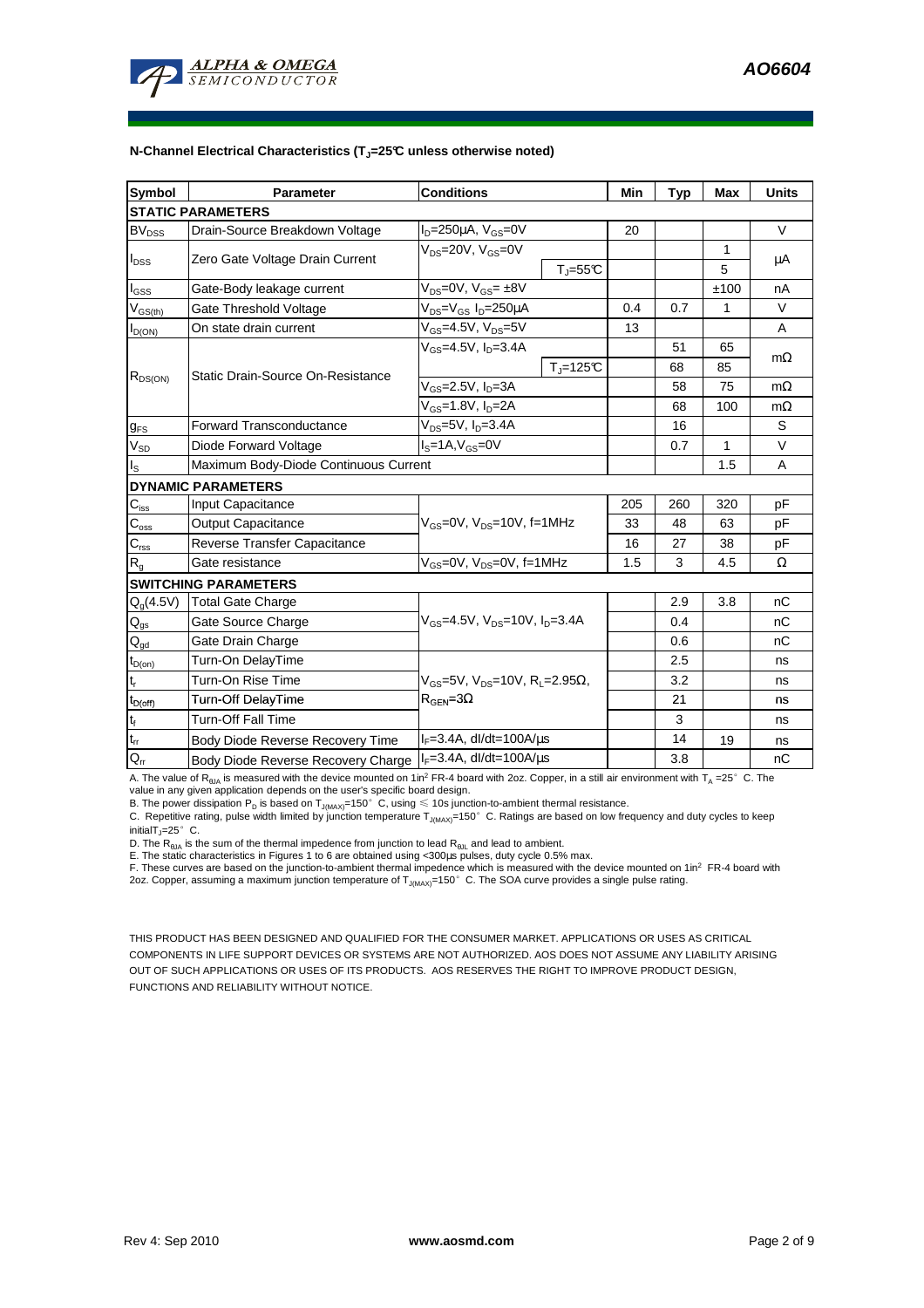**AO6604** 

#### **N-Channel: TYPICAL ELECTRICAL AND THERMAL CHARACTERISTICS**

**ALPHA & OMEGA SEMICONDUCTOR** 

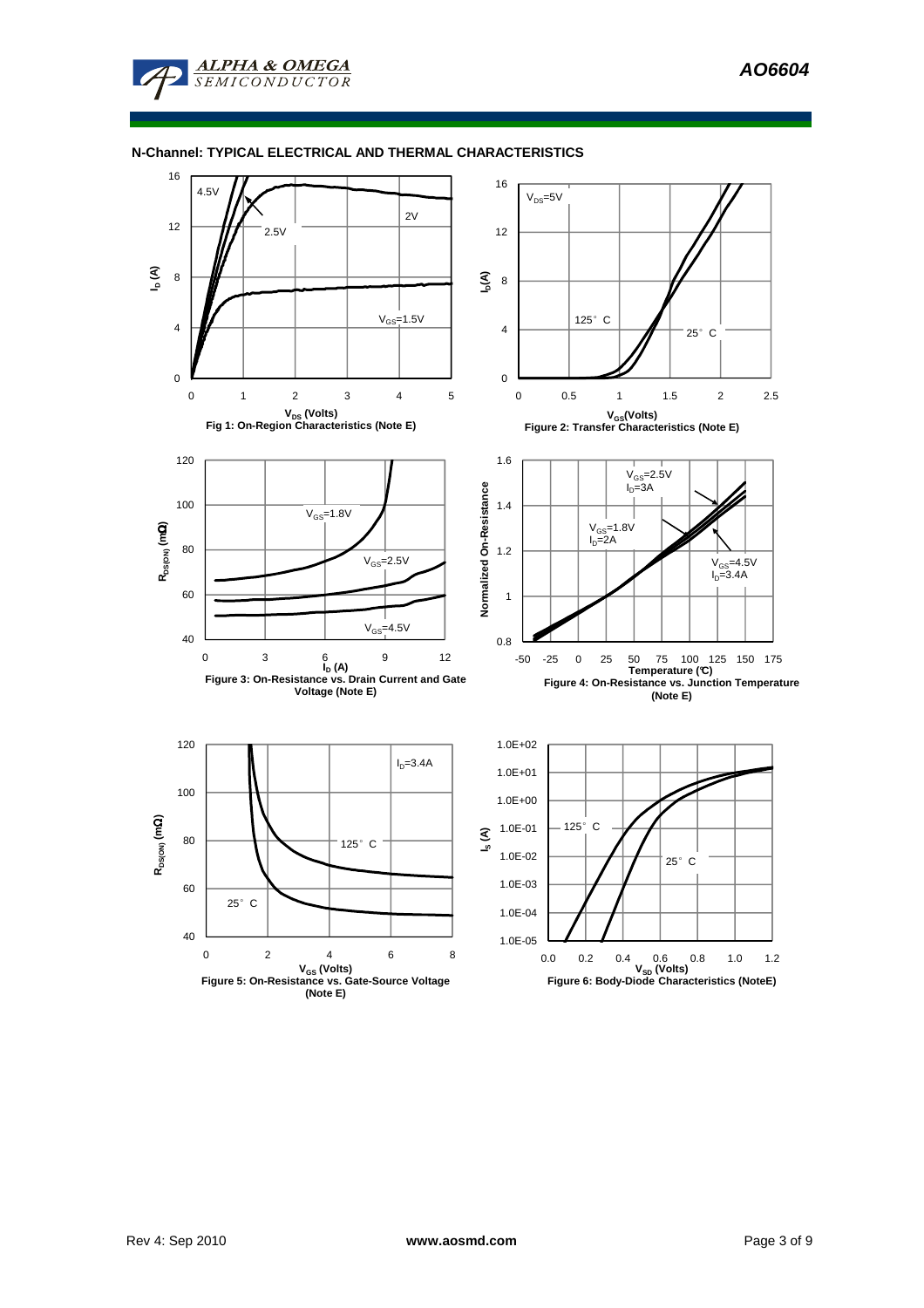**AO6604** 



**ALPHA & OMEGA**  $SFMICONDIICTOR$ 

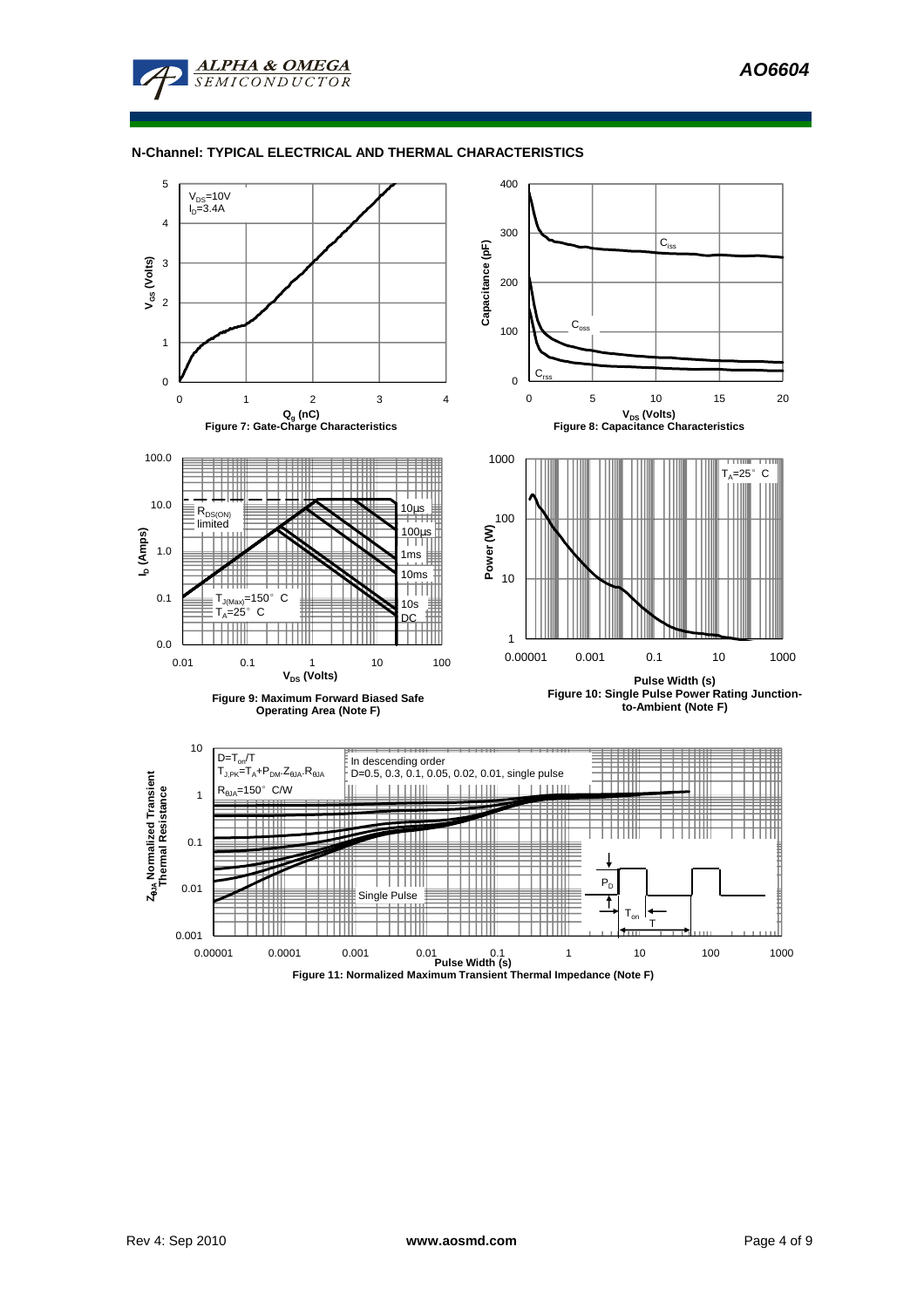

### Gate Charge Test Circuit & Waveform





# Resistive Switching Test Circuit & Waveforms





### Unclamped Inductive Switching (UIS) Test Circuit & Waveforms





### Diode Recovery Test Circuit & Waveforms



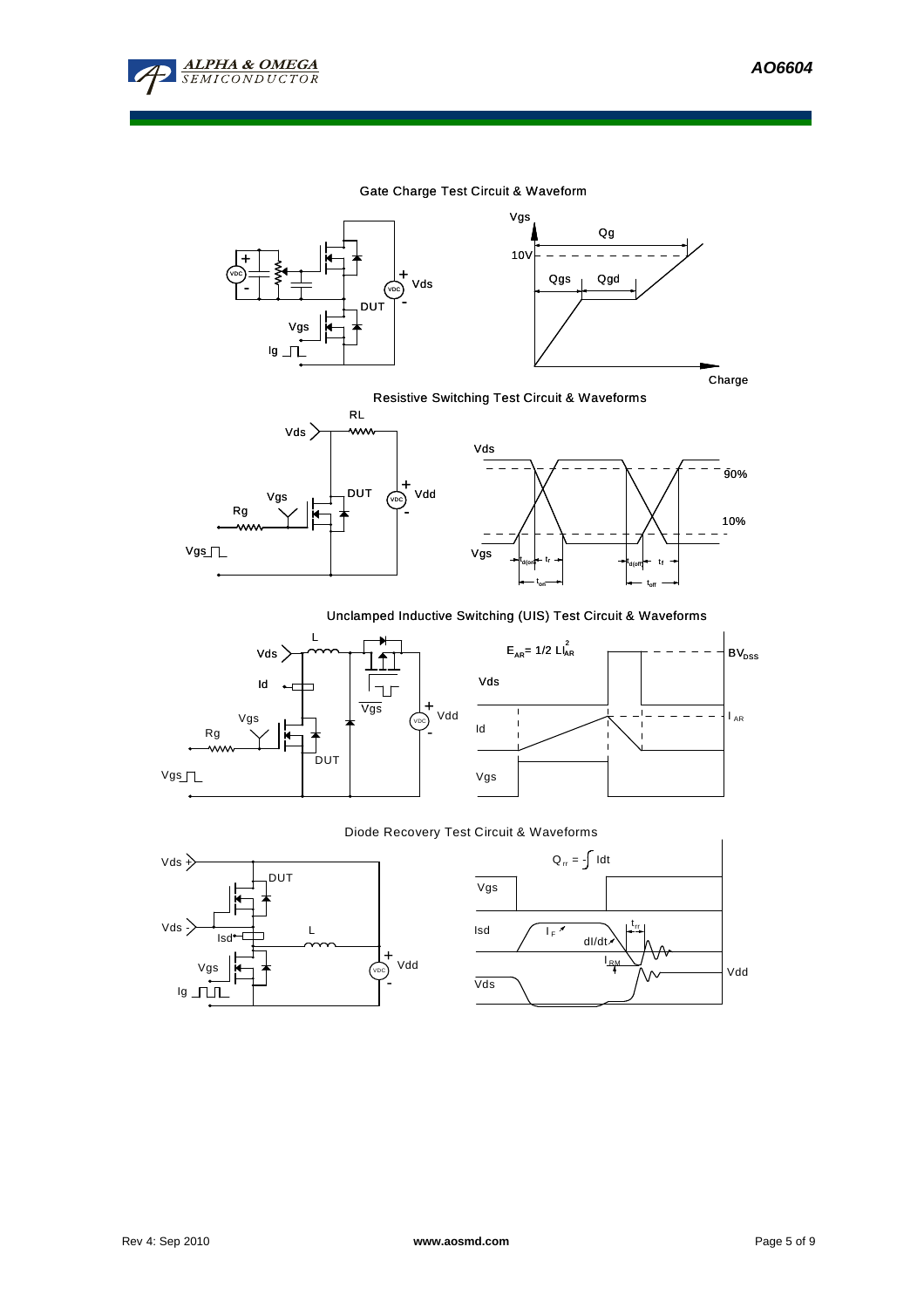

| Symbol                      | <b>Parameter</b>                      | <b>Conditions</b>                                                    | Min    | <b>Typ</b> | Max    | <b>Units</b> |  |  |  |  |  |
|-----------------------------|---------------------------------------|----------------------------------------------------------------------|--------|------------|--------|--------------|--|--|--|--|--|
| <b>STATIC PARAMETERS</b>    |                                       |                                                                      |        |            |        |              |  |  |  |  |  |
| $BV_{DSS}$                  | Drain-Source Breakdown Voltage        | $ID=-250\mu$ A, $VGS=0V$                                             | $-20$  |            |        | V            |  |  |  |  |  |
| $I_{DSS}$                   | Zero Gate Voltage Drain Current       | $V_{DS}$ =-20V, $V_{GS}$ =0V                                         |        |            | -1     | μA           |  |  |  |  |  |
|                             |                                       | $T_{\parallel} = 55$ °C                                              |        |            | -5     |              |  |  |  |  |  |
| $I_{\rm GSS}$               | Gate-Body leakage current             | $V_{DS} = 0V$ , $V_{GS} = \pm 8V$                                    |        |            | ±100   | nA           |  |  |  |  |  |
| $V_{GS(th)}$                | Gate Threshold Voltage                | $V_{DS} = V_{GS} I_D = -250 \mu A$                                   | $-0.4$ | $-0.65$    | $-1$   | $\vee$       |  |  |  |  |  |
| $I_{D(ON)}$                 | On state drain current                | $V_{GS}$ =-4.5V, V <sub>DS</sub> =-5V                                | $-13$  |            |        | A            |  |  |  |  |  |
| $R_{DS(ON)}$                | Static Drain-Source On-Resistance     | $V_{GS}$ =-4.5V, I <sub>D</sub> =-2.5A                               |        | 56         | 75     | $m\Omega$    |  |  |  |  |  |
|                             |                                       | $T_{\parallel}$ =125°C                                               |        | 80         | 105    |              |  |  |  |  |  |
|                             |                                       | $V_{GS} = -2.5V$ , $I_{D} = -2A$                                     |        | 70         | 95     | $m\Omega$    |  |  |  |  |  |
|                             |                                       | $V_{GS}$ =-1.8V, $I_{D}$ =-1A                                        |        | 85         | 115    | $m\Omega$    |  |  |  |  |  |
| $g_{FS}$                    | <b>Forward Transconductance</b>       | $V_{DS}$ =-5V, I <sub>D</sub> =-2.5A                                 |        | 13         |        | S            |  |  |  |  |  |
| $V_{SD}$                    | Diode Forward Voltage                 | $Is=-1A, VGS=0V$                                                     |        | $-0.7$     | $-1$   | $\vee$       |  |  |  |  |  |
| $I_{\rm S}$                 | Maximum Body-Diode Continuous Current |                                                                      |        |            | $-1.5$ | A            |  |  |  |  |  |
|                             | <b>DYNAMIC PARAMETERS</b>             |                                                                      |        |            |        |              |  |  |  |  |  |
| $C_{iss}$                   | Input Capacitance                     |                                                                      |        | 560        | 745    | рF           |  |  |  |  |  |
| $\mathbf{C}_{\text{oss}}$   | <b>Output Capacitance</b>             | $V_{\text{GS}} = 0V$ , $V_{\text{DS}} = -10V$ , f=1MHz               |        | 80         |        | рF           |  |  |  |  |  |
| $\mathbf{C}_{\text{rss}}$   | Reverse Transfer Capacitance          |                                                                      |        | 70         |        | рF           |  |  |  |  |  |
| $R_{g}$                     | Gate resistance                       | $V_{GS}$ =0V, $V_{DS}$ =0V, f=1MHz                                   |        | 15         | 23     | Ω            |  |  |  |  |  |
| <b>SWITCHING PARAMETERS</b> |                                       |                                                                      |        |            |        |              |  |  |  |  |  |
| $Q_g(4.5V)$                 | <b>Total Gate Charge</b>              |                                                                      |        | 8.5        | 11     | nC           |  |  |  |  |  |
| $\mathsf{Q}_{\text{gs}}$    | Gate Source Charge                    | $V_{\text{GS}}$ =-4.5V, $V_{\text{DS}}$ =-10V, $I_{\text{D}}$ =-2.5A |        | 1.2        |        | nC           |  |  |  |  |  |
| $Q_{gd}$                    | Gate Drain Charge                     |                                                                      |        | 2.1        |        | nC           |  |  |  |  |  |
| $t_{D(0n)}$                 | Turn-On DelayTime                     |                                                                      |        | 7.2        |        | ns           |  |  |  |  |  |
| $\mathbf{t}_\mathrm{r}$     | Turn-On Rise Time                     | $V_{\text{GS}} = -4.5V$ , $V_{\text{DS}} = -10V$ , $R_1 = 4\Omega$ , |        | 36         |        | ns           |  |  |  |  |  |
| $t_{D(off)}$                | Turn-Off DelayTime                    | $R_{\text{GEN}} = 6\Omega$                                           |        | 53         |        | ns           |  |  |  |  |  |
| $\mathbf{t}_\text{f}$       | <b>Turn-Off Fall Time</b>             |                                                                      |        | 56         |        | ns           |  |  |  |  |  |
| $t_{rr}$                    | Body Diode Reverse Recovery Time      | $I_F = -2.5A$ , dl/dt=100A/ $\mu$ s                                  |        | 37         | 49     | ns           |  |  |  |  |  |
| $Q_{rr}$                    | Body Diode Reverse Recovery Charge    | $I_F = -2.5A$ , dl/dt=100A/us                                        |        | 27         |        | nC           |  |  |  |  |  |

A. The value of  $R_{\theta JA}$  is measured with the device mounted on 1in<sup>2</sup> FR-4 board with 2oz. Copper, in a still air environment with T<sub>A</sub> =25°C. The

value in any given application depends on the user's specific board design.<br>B. The power dissipation P<sub>D</sub> is based on T<sub>J(MAX)</sub>=150°C, using ≤ 10s junction-to-ambient thermal resistance.

C. Repetitive rating, pulse width limited by junction temperature  $T_{J(MAX)}$ =150°C. Ratings are based on low frequency and duty cycles to keep initialT $_{J}$ =25°C.

D. The R<sub>eJA</sub> is the sum of the thermal impedence from junction to lead R<sub>eJL</sub> and lead to ambient.<br>E. The static characteristics in Figures 1 to 6 are obtained using <300µs pulses, duty cycle 0.5% max.<br>F. These curves ar 2oz. Copper, assuming a maximum junction temperature of  $T_{J(MAX)}$ =150°C. The SOA curve provides a single pulse rating.

THIS PRODUCT HAS BEEN DESIGNED AND QUALIFIED FOR THE CONSUMER MARKET. APPLICATIONS OR USES AS CRITICAL COMPONENTS IN LIFE SUPPORT DEVICES OR SYSTEMS ARE NOT AUTHORIZED. AOS DOES NOT ASSUME ANY LIABILITY ARISING OUT OF SUCH APPLICATIONS OR USES OF ITS PRODUCTS. AOS RESERVES THE RIGHT TO IMPROVE PRODUCT DESIGN, FUNCTIONS AND RELIABILITY WITHOUT NOTICE.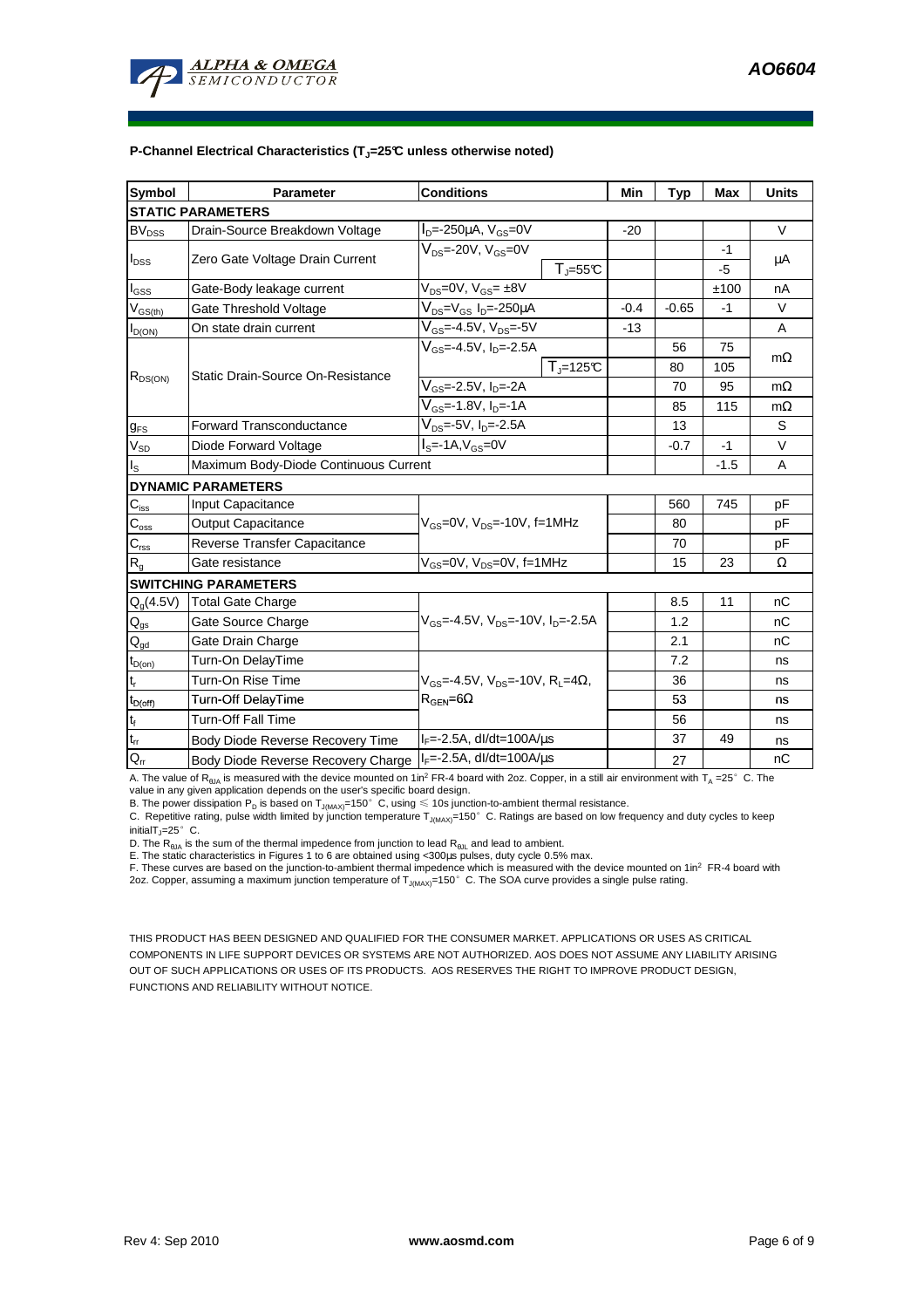### **P-Channel: TYPICAL ELECTRICAL AND THERMAL CHARACTERISTICS**

**ALPHA & OMEGA SEMICONDUCTOR** 

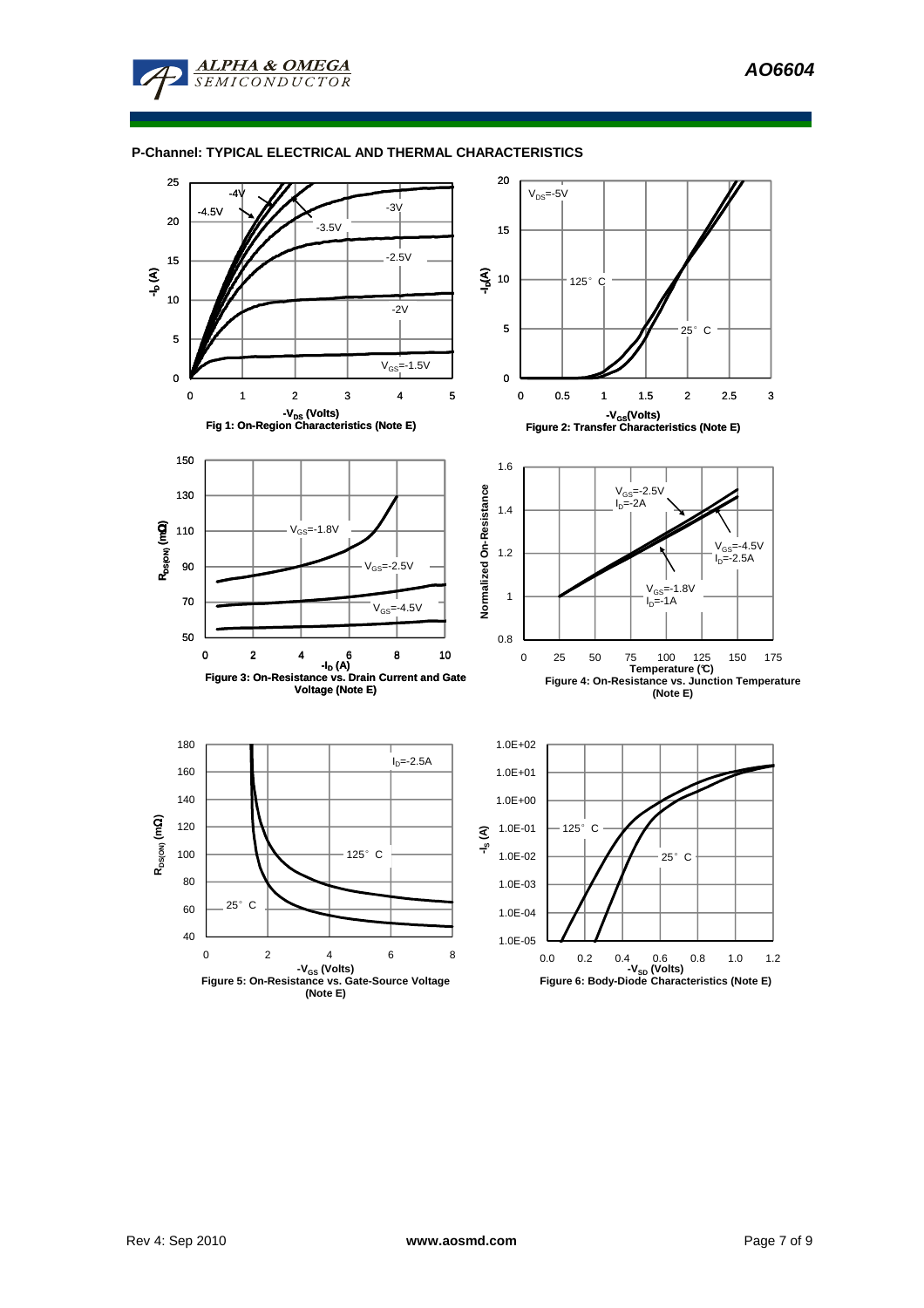**AO6604** 



### **P-Channel: TYPICAL ELECTRICAL AND THERMAL CHARACTERISTICS**